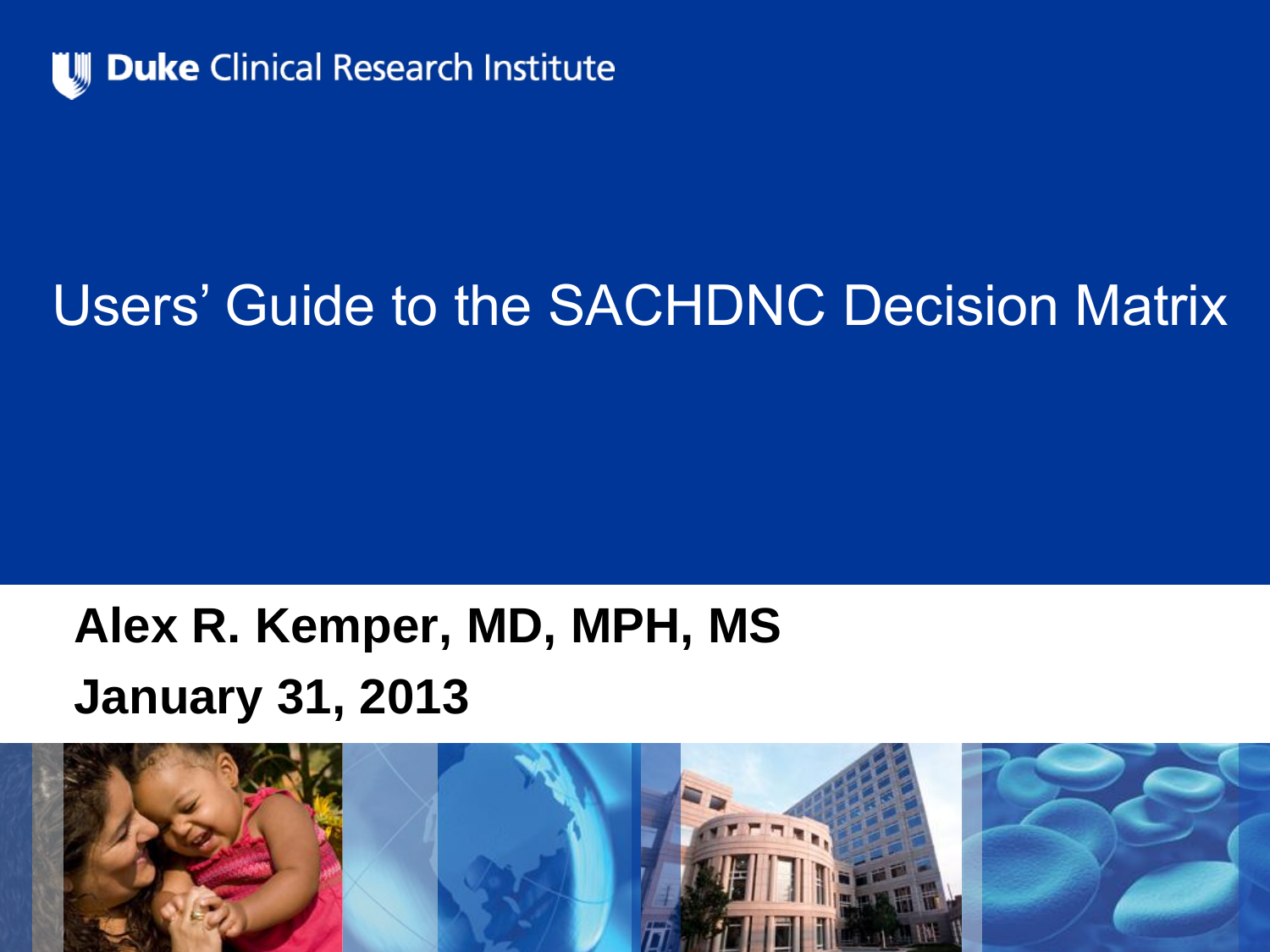

## **Background**

- In September 2012, the SACHDNC approved the use of a decision matrix to assist with the development of recommendations regarding conditions nominated to the RUSP.
- Based on a 2-step process involving assessment of
	- *Net Benefit: Benefits - Harms*
	- *Capability of state newborn screening programs to adopt comprehensive screening*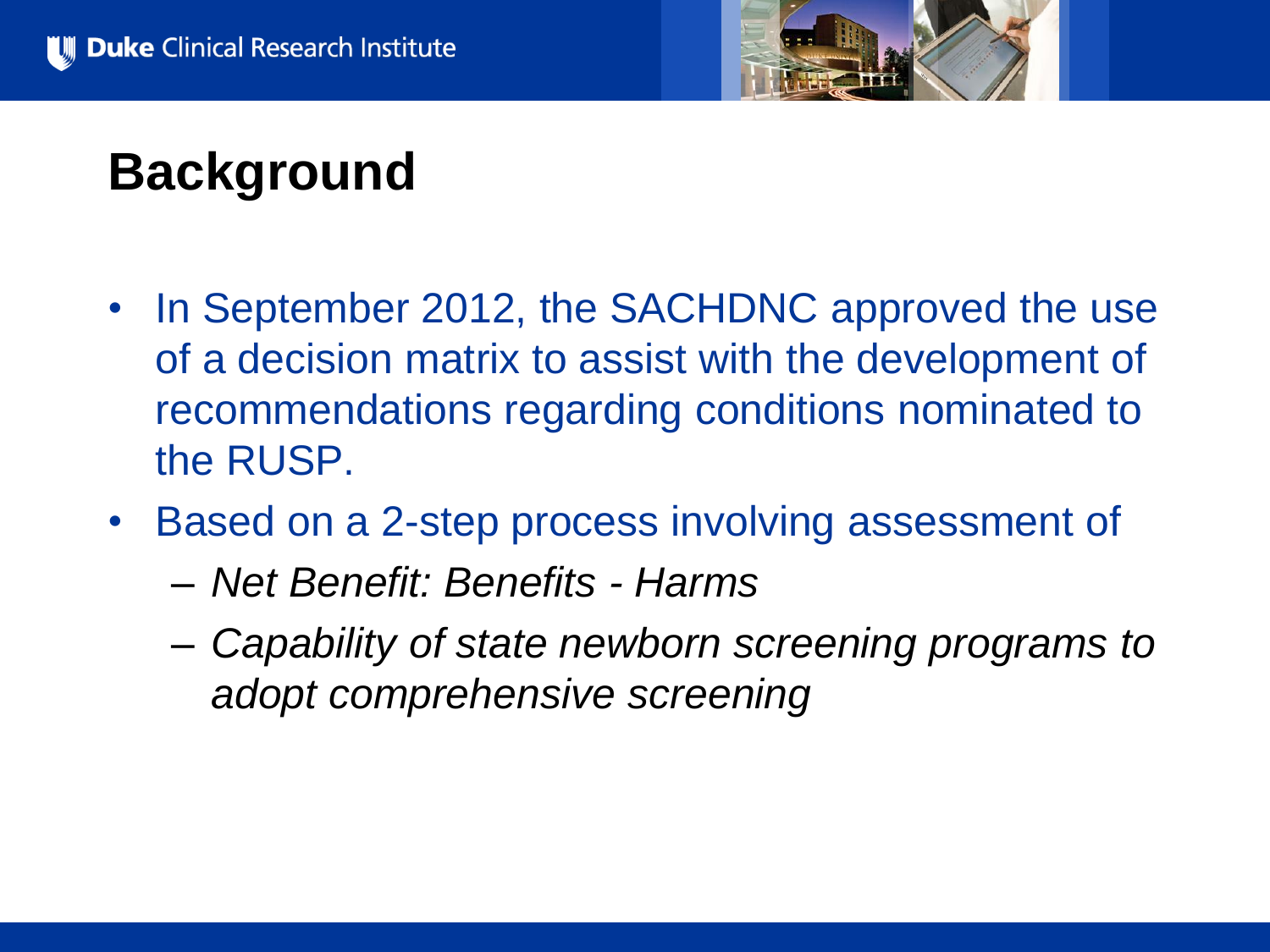

## **Net Benefit**

- A high certainty of significant net benefit
- B moderate certainty of significant net benefit
- C high or moderate certainty of a small to zero net benefit
- D high or moderate certainty of a negative net benefit
- L low certainty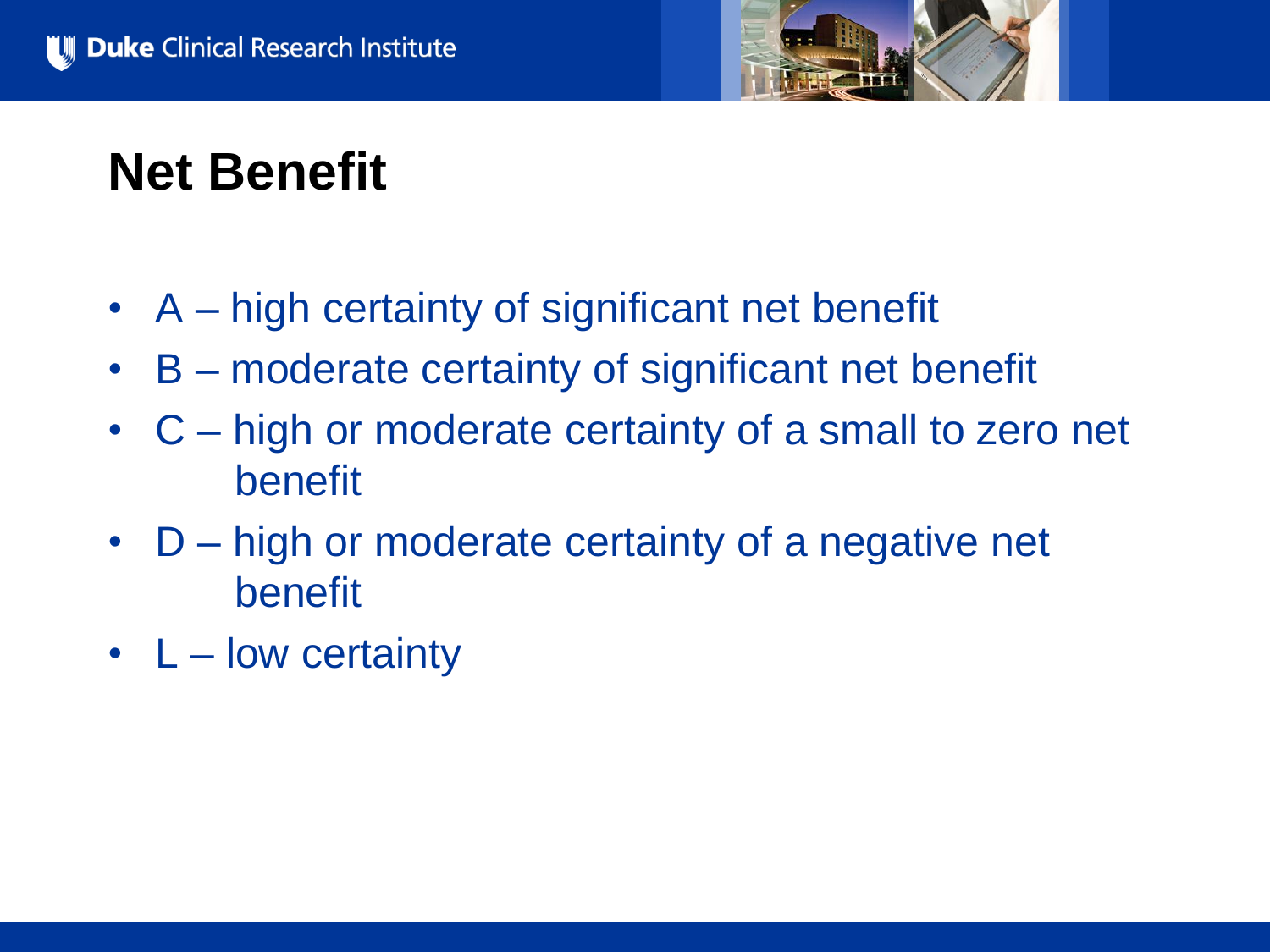

# **Assigning Net Benefit (Benefits – Harms)**

- Most important consideration is to the child being screened
- Considerations
	- *The overall public health burden (birth prevalence, severity)*
	- *Benefits of early detection and treatment to affected children*
	- *Harms related to screening, diagnosis, and treatment, both to affected and unaffected children*
- False-positive screens are an important harm. However, the impact of false-positive screens can vary based on condition
- Compelling evidence needed to justify screening for late-onset disease
- The SACHDNC does not use a single defined metric for classifying net benefit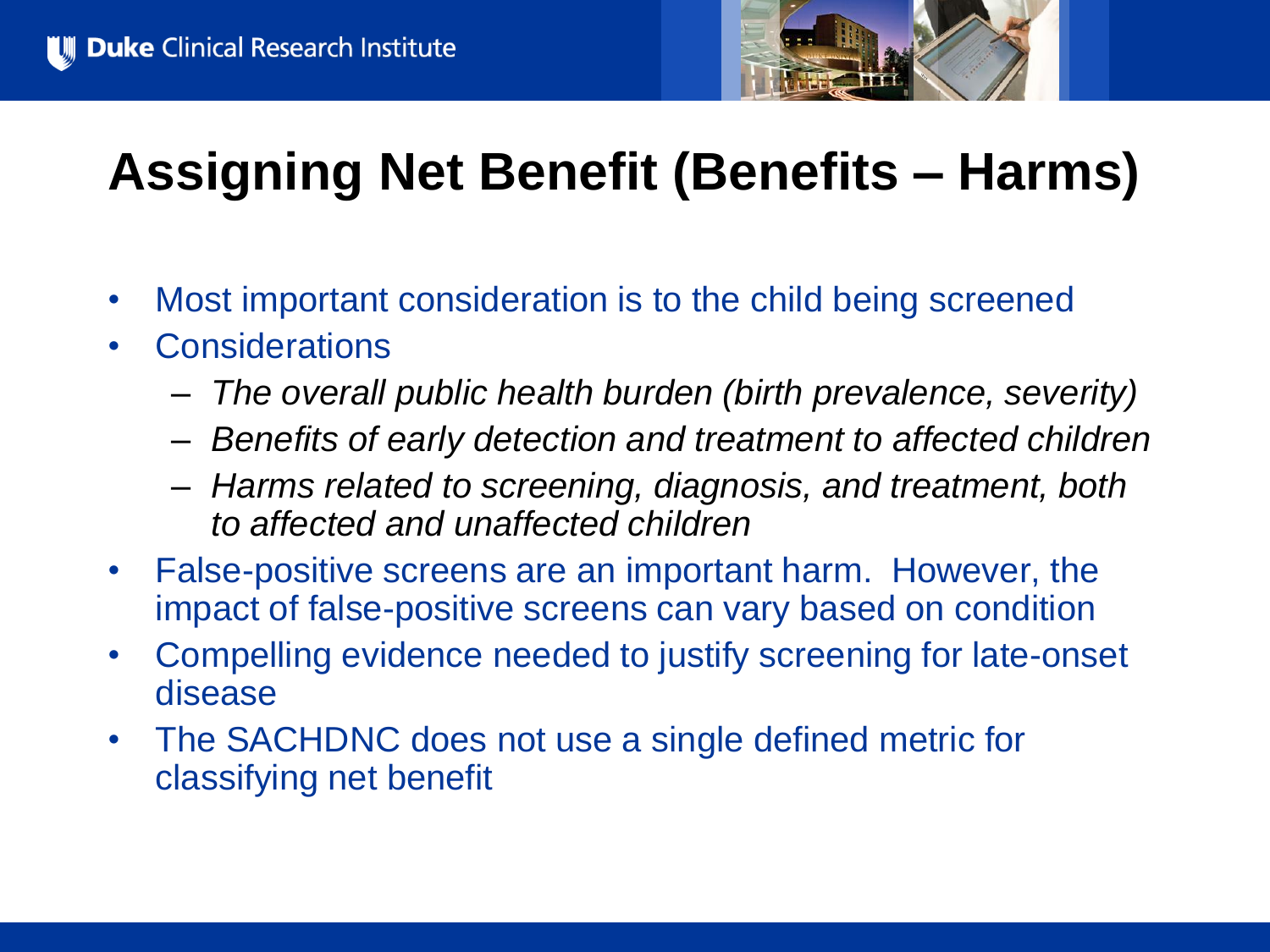

### **Capability to Screen**

- 1 high to moderate feasibility, most ready to begin
- 2 high to moderate feasibility, most have developmental readiness
- 3 high to moderate feasibility, most unprepared
- 4 low feasibility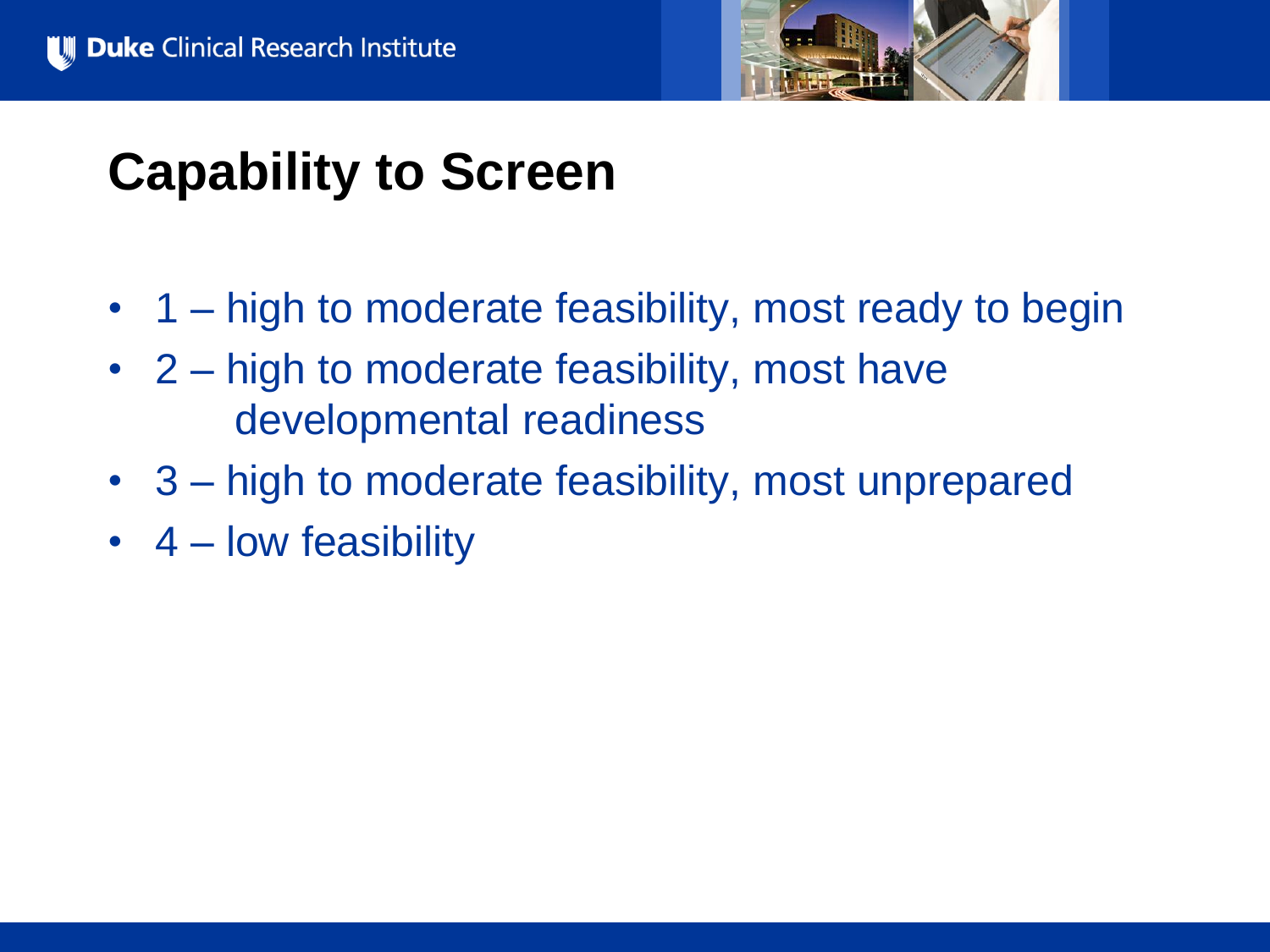

# **Assigning the Capability to Screen**

- Technical and clinical feasibility is central
- Overemphasis of readiness could delay adoption.
- Assessment of readiness can
	- *help identify needs that can be addressed*
	- *guide implementation activities*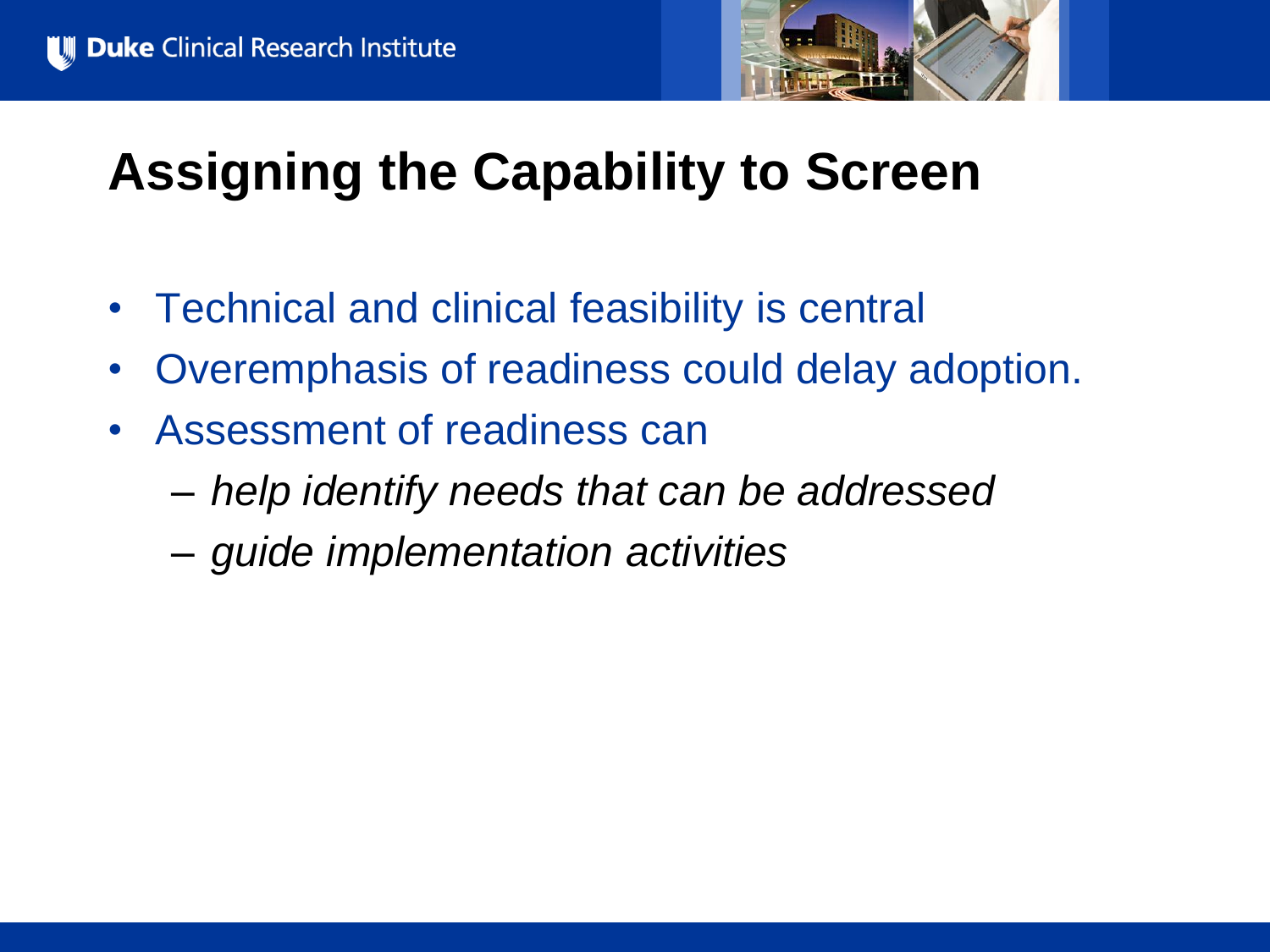

# **Assigning the Capability to Screen**

- Technical and Clinical Feasibility
	- *An established screening test*
	- *A clear approach to diagnostic confirmation*
	- *Accepted treatment*
	- *Plan for long-term follow-up*
- Readiness
	- *Availability of resources for screening; diagnostic confirmation; long-term follow-up, including treatment*
	- *Authorization for screening*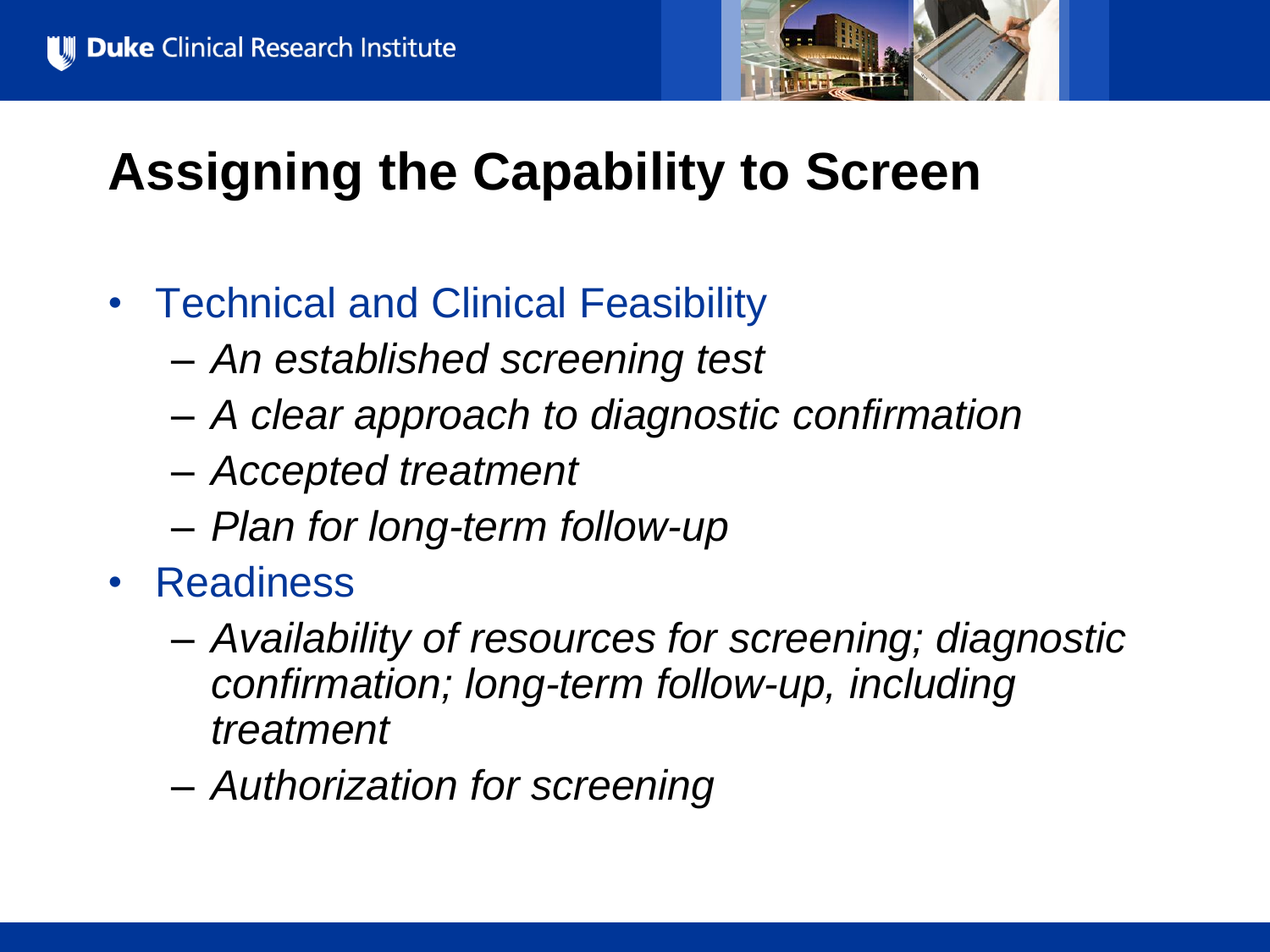

#### **Examples**

- SCID
	- *"A" net benefit, "4" →"2" ability to screen*
- CCHD
	- *"A" net benefit, "4" →"3" →"2" ability to screen*
- Pompe disease
	- *2006 – "B" net benefit, "4" ability to screen*
- Hemoglobin H Disease
	- *"L" net benefit, ? ability to screen*
- Hyperbilirubinemia
	- *"C" net benefit, ? ability to screen*
- Krabbe Disease
	- *"L" net benefit, ? ability to screen*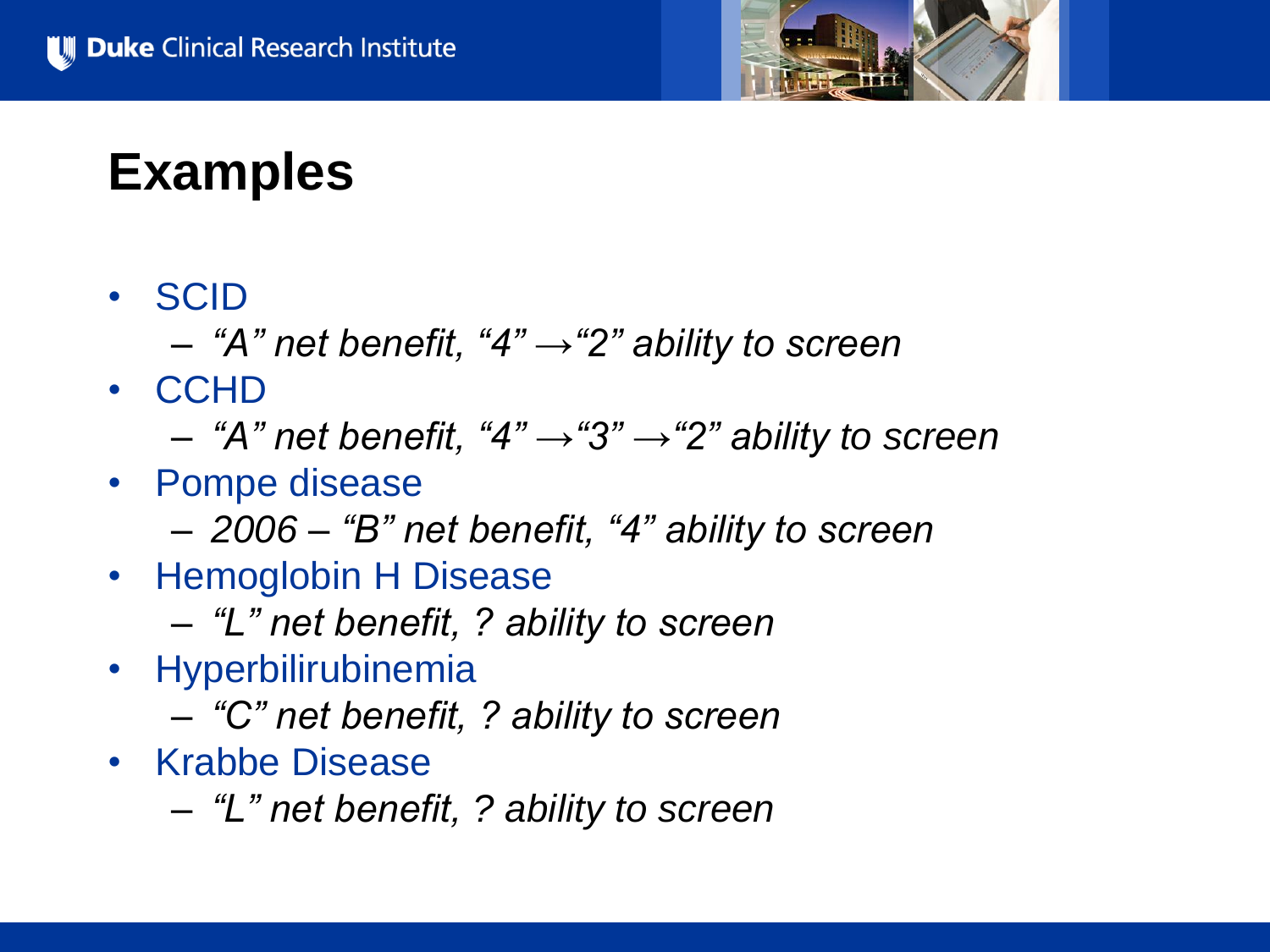

### **Lessons Learned**

- Conditions rated as B or L should include specific guidance about what future research is needed
- A score for the ability to screen does not need to be assigned if the condition is unlikely to be recommended for screening based on net benefit
- There is overlap between readiness and feasibility. These terms are not meant to be mutually exclusive, but provide a framework to assure all issues are considered